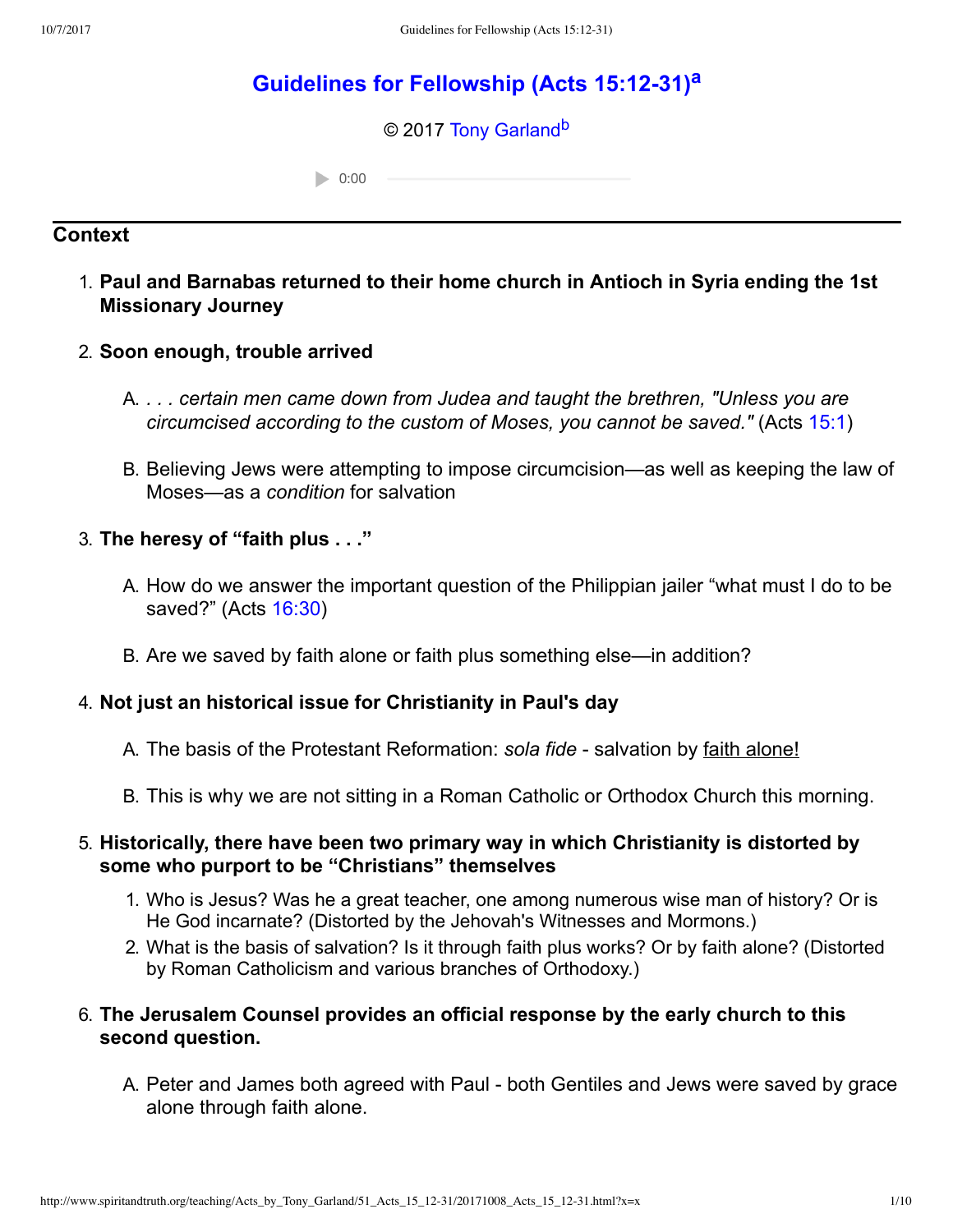- 7. **Beyond the question of the means of salvation, there was an underlying "tension" in the early Church which fueled this issue.**
	- A. A large number of Gentiles were being saved, especially as a result of Paul's First Missionary Journey
	- B. As a result, believing Jews began to wonder how the Gentiles were to be integrated into the movement?
	- C. Were they to continue to be viewed as a separate class within a believing Jewish Christianity? As *proselytes* or *god-fearers*, as they had been in Judaism prior to the cross?<sup>[1](#page-9-2)</sup>
	- D. What about all the customs and laws of Moses, many of which believing Jews were accustomed to "keeping"?
- <span id="page-1-0"></span>8. **Today's passage deals with this secondary issue: maintaining unity in fellowship within a growing Church made up of people from vastly different cultural backgrounds and practices.**

# **Passage (Acts [15:1231\)](http://www.spiritandtruth.org/bibles/nasb/b44c015.htm#Acts_C15V12)**

<span id="page-1-2"></span><span id="page-1-1"></span>**[12]** Then all the multitude kept silent and listened to Barnabas and Paul declaring how many miracles and wonders God had worked through them among the Gentiles. **[13]** And after they had become silent, James answered, saying, "Men [and] brethren, listen to me: **[14]** "Simon has declared how God at the first visited the Gentiles to take out of them a people for His name. **[15]** "And with this the words of the prophets agree, just as it is written: **[16]** 'After this I will return And will rebuild the tabernacle of David, which has fallen down; I will rebuild its ruins, And I will set it up; **[17]** So that the rest of mankind may seek the LORD, Even all the Gentiles who are called by My name, Says the LORD who does all these things.' **[18]** "Known to God from eternity are all His works. **[19]** "Therefore I judge that we should not trouble those from among the Gentiles who are turning to God, **[20]** "but that we write to them to abstain from things polluted by idols, [from] sexual immorality, [from] things strangled, and [from] blood. **[21]** "For Moses has had throughout many generations those who preach him in every city, being read in the synagogues every Sabbath." **[22]** Then it pleased the apostles and elders, with the whole church, to send chosen men of their own company to Antioch with Paul and Barnabas, [namely], Judas who was also named Barsabas, and Silas, leading men among the brethren. **[23]** They wrote this [letter] by them: The apostles, the elders, and the brethren, To the brethren who are of the Gentiles in Antioch, Syria, and Cilicia: Greetings. **[24]** Since we have heard that some who went out from us have troubled you with words, unsettling your souls, saying, " [You must] be circumcised and keep the law" —to whom we gave no [such] commandment — **[25]** it seemed good to us, being assembled with one accord, to send chosen men to you with our beloved Barnabas and Paul, **[26]** men who have risked their lives for the name of our Lord Jesus Christ. **[27]** We have therefore sent Judas and Silas, who will also report the same things by word of mouth. **[28]** For it seemed good to the Holy Spirit, and to us, to lay upon you no greater burden than these necessary things: **[29]** that you abstain from things offered to idols, from blood, from things strangled, and from sexual immorality. If you keep yourselves from these, you will do well. Farewell. **[30]** So when they were sent off, they came to Antioch; and when they had gathered the multitude together, they delivered the letter. **[31]** When they had read it, they rejoiced over its encouragement.[2](#page-9-3)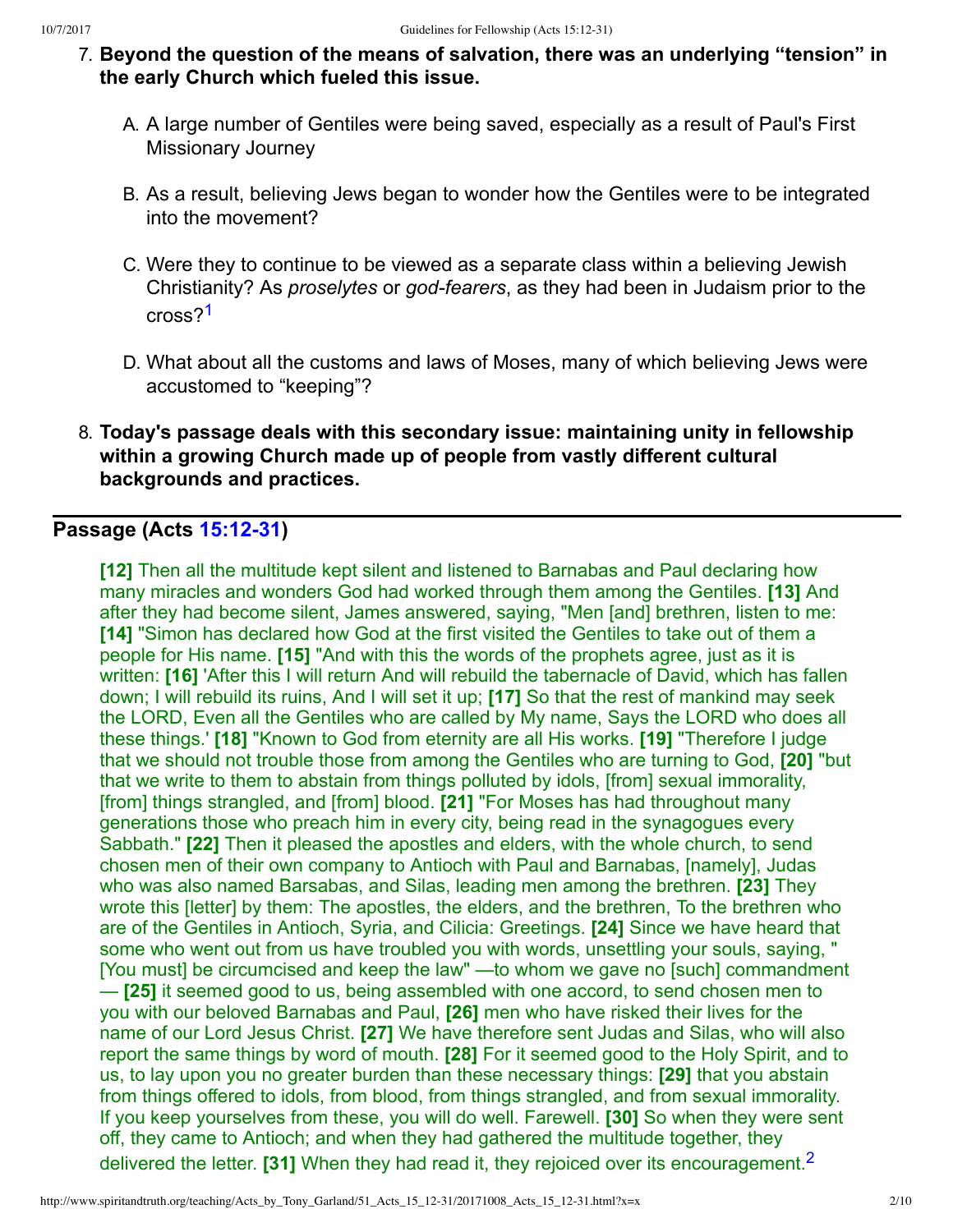#### **Clarification by James**

### 1. **In our last time together in this passage, we saw Peter make a definitive proclamation concerning the** *nature of salvation***:**

- A. God made no distinction between the Gentiles and Jews
- B. Their hearts were purified by faith
- C. The Jews will be saved in the same manner as the Gentiles. Just like the Gentiles, the Jew's hearts were purified by faith and not by keeping the law of Moses.

#### 2. **In today's passage, we see James in agreement with Peter**

- A. We find Jame's initial point made in Acts 15:14-18.
- <span id="page-2-0"></span>B. James refers to a passage from the Old Testament prophet: Amos (Amos 9:11-12)<sup>[3](#page-9-4)</sup>
- C. The OT predicted that Gentiles would be "called by [God's] name"
- D. James quotes Amos as if to say, "what we are experiencing is just what God predicted through Amos (among others) would come to pass."
- E. A couple of minor points to notice in passing
	- I. *Simon has declared how God at the first visited the Gentiles to take out of them a people for His name* (Acts [15:14](http://www.spiritandtruth.org/bibles/nasb/b44c015.htm#Acts_C15V14))
		- a. Refers to what transpired at the house of Cornelius in Acts [10](http://www.spiritandtruth.org/bibles/nasb/b44c010.htm#Acts_C10V1).
		- b. This is referred to as "a first", a beginning this underscores the uniqueness of the establishment and formation of a new spiritual organism: the Church.
		- c. The concept of the "body of Christ," "the church," is absent from the Old **Testament**
		- d. Born on the Day of Pentecost, primarily Jewish (Acts [2](http://www.spiritandtruth.org/bibles/nasb/b44c002.htm#Acts_C2V1))
		- e. Soon to incorporate Samaritans (Acts [8](http://www.spiritandtruth.org/bibles/nasb/b44c008.htm#Acts_C8V1))
		- f. Thereafter to incorporate Gentiles (Acts [10](http://www.spiritandtruth.org/bibles/nasb/b44c010.htm#Acts_C10V1))
		- g. Evidence that the Church, the body of Christ, did not exist prior to the book of Acts
	- II. James is *not* saying that Amos  $9:11-12$  is now "fulfilled" he is merely referring to the passage to establish the fact that the Scriptures predict that Gentiles would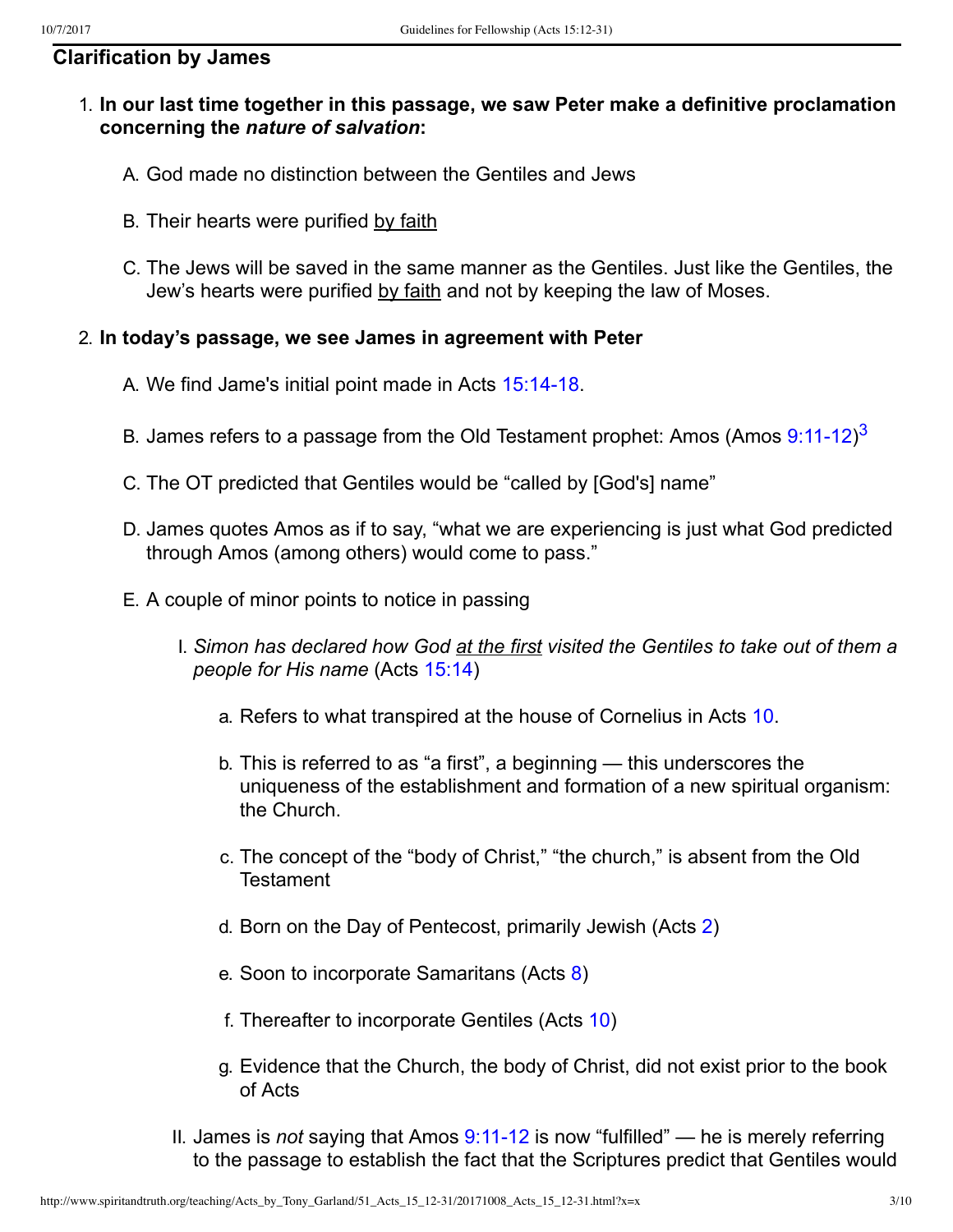seek the Jewish Messiah in large numbers as they were now experiencing.

- 3. **James then goes one step further: he addresses the misdirected expectation of believing Jews that Gentile believers would undergo circumcision and keep the law of Moses**
	- A. Don't the Gentiles have to be like us, live like we've had to live, follow the rules we've lived by?

## **The Jewish/Gentile divide**

#### 1. **Jewish believers — steeped in OT teachings and practices**

- A. Like Paul, Jews could have some confidence in "the flesh"—knowing that, compared to most Gentiles, they were at least attempting to follow guidelines given by God.
	- I. *. . . If anyone else thinks he may have confidence in the flesh, I more so: circumcised the eighth day, of the stock of Israel, [of] the tribe of Benjamin, a Hebrew of the Hebrews; concerning the law, a Pharisee; concerning zeal, persecuting the church; concerning the righteousness which is in the law, blameless* (Php. 3:4b-6)
	- II. Like Paul, they were living "correctly" as Jews
		- a. Circumcised
		- b. Observant: attempting to follow the law of Moses
		- c. Righteous: to the degree possible, seen as more righteous through their obedience to the law
- B. Monotheistic
- C. Sons of the covenant having a formal and recognized relationship with God, rooted in God's covenant with Abraham and especially the covenant given through Moses at Mt. Sinai.

#### 2. **Gentile believers — ignorant of the OT, often steeped in paganism**

- A. Considered unclean, *called the uncircumcision by what is called the circumcision* (Eph. [2:11](http://www.spiritandtruth.org/bibles/nasb/b49c002.htm#Eph._C2V11))
- B. Sexual licentiousness
- C. Pagan religious practices involving idols, feasts, and sexual relations
- D. Polytheistic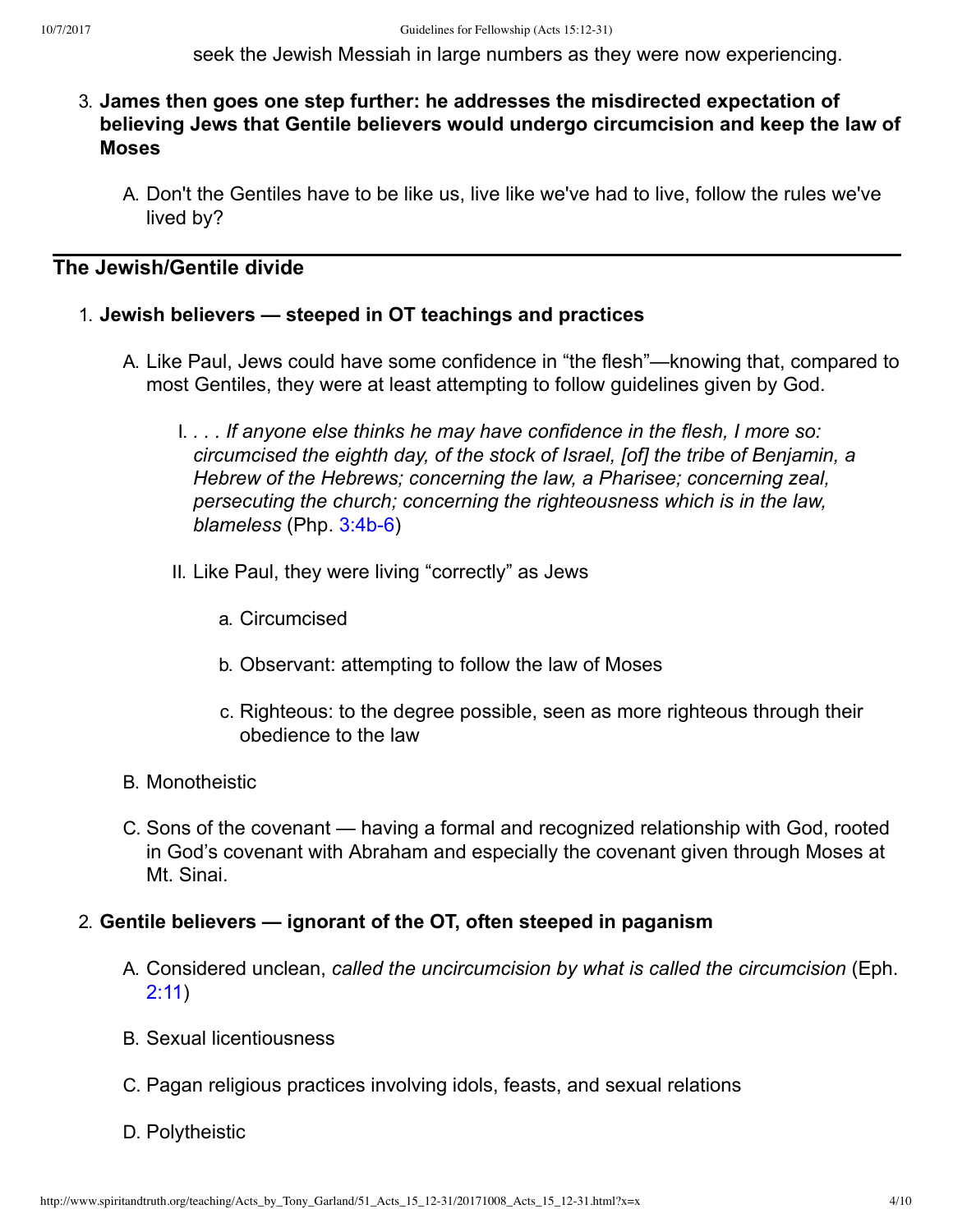- E. Lack of a consistent, formal, code of conduct
- F. No relationship with the "God of Israel," *Aliens from the commonwealth of Israel and strangers from the covenants of promise, having no hope and without God in the world* (Eph. [2:12](http://www.spiritandtruth.org/bibles/nasb/b49c002.htm#Eph._C2V12))

### **One New Man**

- 1. **Later, when Paul wrote his letter to the church at Ephesus, he described the relationship which existed between Jews and Gentiles prior to the cross.**
- 2. **His teaching on the "one new man," deals with this question of how two radically different groups could achieve unity moving forward?**
- 3. **Listen to Paul's words to the church at Ephesus**
	- A. *For He Himself is our peace, who has made both one, and has broken down the middle wall of separation, having abolished in His flesh the enmity, [that is], the law of commandments [contained] in ordinances, so as to create in Himself one new man [from] the two, [thus] making peace, and that He might reconcile them both to God in one body through the cross, thereby putting to death the enmity.* (Eph. 2:14-16)
	- B. Jesus broke down the wall of separation: the law of Moses
		- I. Separating man and God? No: separating Jew and Gentile!
	- C. This separation previously resulted in enmity
		- I. "enmity" is [ἔχθρα](http://www.spiritandtruth.org/fontsu/index.htm) [*echthra*], "hostility, antagonism"
		- II. Describes the animosity that once existed between Pilate and Herod (Luke [23:12\)](http://www.spiritandtruth.org/bibles/nasb/b42c023.htm#Luke_C23V12)
		- III. Describes the opposition which the carnal (fleshly) mind exhibits to God (Rom. [8:7](http://www.spiritandtruth.org/bibles/nasb/b45c008.htm#Rom._C8V7))
	- D. Jesus has made both Jewish and Gentile believers "one"
- 4. **The Gentiles were no doubt complaining, "the Jews have strange customs, they seem to look down their noses at us!"**
- 5. **Meanwhile, the Jews thought, "the Gentiles are godless, they are without religious or cultural pedigree, and—to make matters worse—some of their practices are highly offensive!"**

#### **James' conclusion — addressing the potential divide**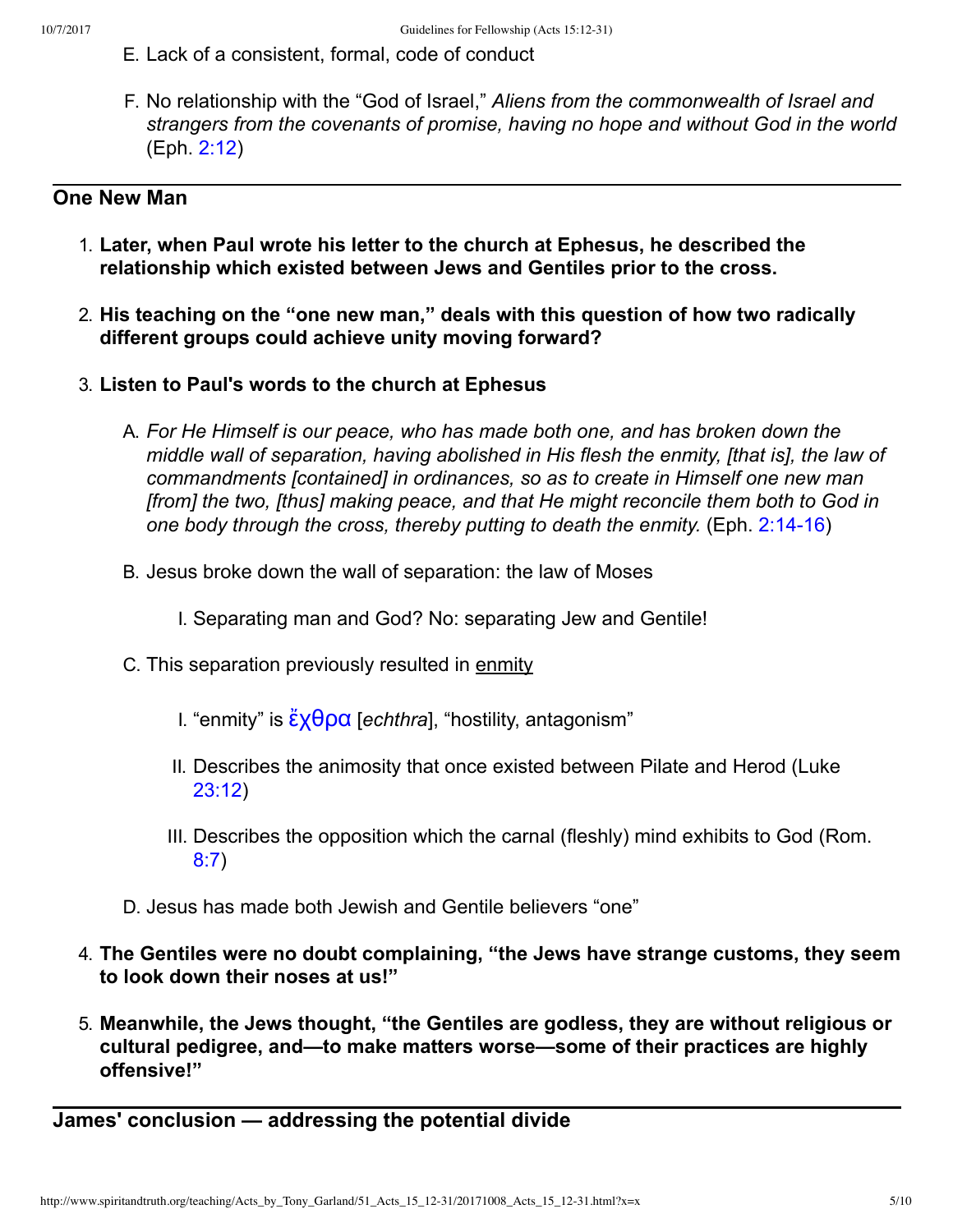1. *Therefore I judge that we should not trouble those from among the Gentiles who are turning to God, but that we write to them to abstain from things polluted by idols, from sexual immorality, from things strangled, and from blood. For Moses has had throughout many generations those who preach him in every city, being read in the synagogues every Sabbath* **(Acts [15:19–21](http://www.spiritandtruth.org/bibles/nasb/b44c015.htm#Acts_C15V19)).**

#### 2. **Advice for both sides**

- A. We [Jews] should not trouble those from among the Gentiles who are turning to God
- B. They [the Gentiles] should follow certain rules

#### 3. **Why:** *For Moses has had throughout many generations those who preach him in every city, being read in the synagogues every Sabbath* **(Acts [15:21](http://www.spiritandtruth.org/bibles/nasb/b44c015.htm#Acts_C15V21))**

A. Because are Jews in every city who live according to principles taught in the law of Moses.

# **The Rules**

- 1. **James issues some guidelines for Gentile behavior which differ from keeping the law of Moses**
- 2. **His primary concern (but not his** *only* **concern): is to facilitate fellowship between Jewish and Gentile believers who are as alike as salt and pepper**
- 3. **Remember the previous enmity/hostility/antagonism/separation between Jews and Gentiles described in Ephesians [2](http://www.spiritandtruth.org/bibles/nasb/b49c002.htm#Eph._C2V1)!**
- 4. **If Gentile believers don't need to be circumcised or keep the law of Moses for salvation, what, if anything,** *should* **they do to be less offensive to their Jewish brethren?**

#### 5. **Gentiles are to**

- A. RULE 1 abstain from food polluted by (offered in sacrifice to) idols (Acts [15:20,](http://www.spiritandtruth.org/bibles/nasb/b44c015.htm#Acts_C15V20) [29\)](http://www.spiritandtruth.org/bibles/nasb/b44c015.htm#Acts_C15V29)
	- I. Paul wrote to the church at Corinth, *concerning the eating of things offered to idols, we know that an idol is nothing in the world, and that there is no other God but one* (1Cor. [8:4\)](http://www.spiritandtruth.org/bibles/nasb/b46c008.htm#1Cor._C8V4)
	- II. All foods are clean, even food offered in sacrifice to idols so what gives?
	- III. Paul goes on to say, *beware lest this liberty of yours [to eat such meat] become a stumbling block to [brothers] who are weak* (1Cor. [8:9\)](http://www.spiritandtruth.org/bibles/nasb/b46c008.htm#1Cor._C8V9)
	- IV. Paul is discussing curtailing Christian freedoms out of love for another believer who would find a practice troublesome or defile his conscience.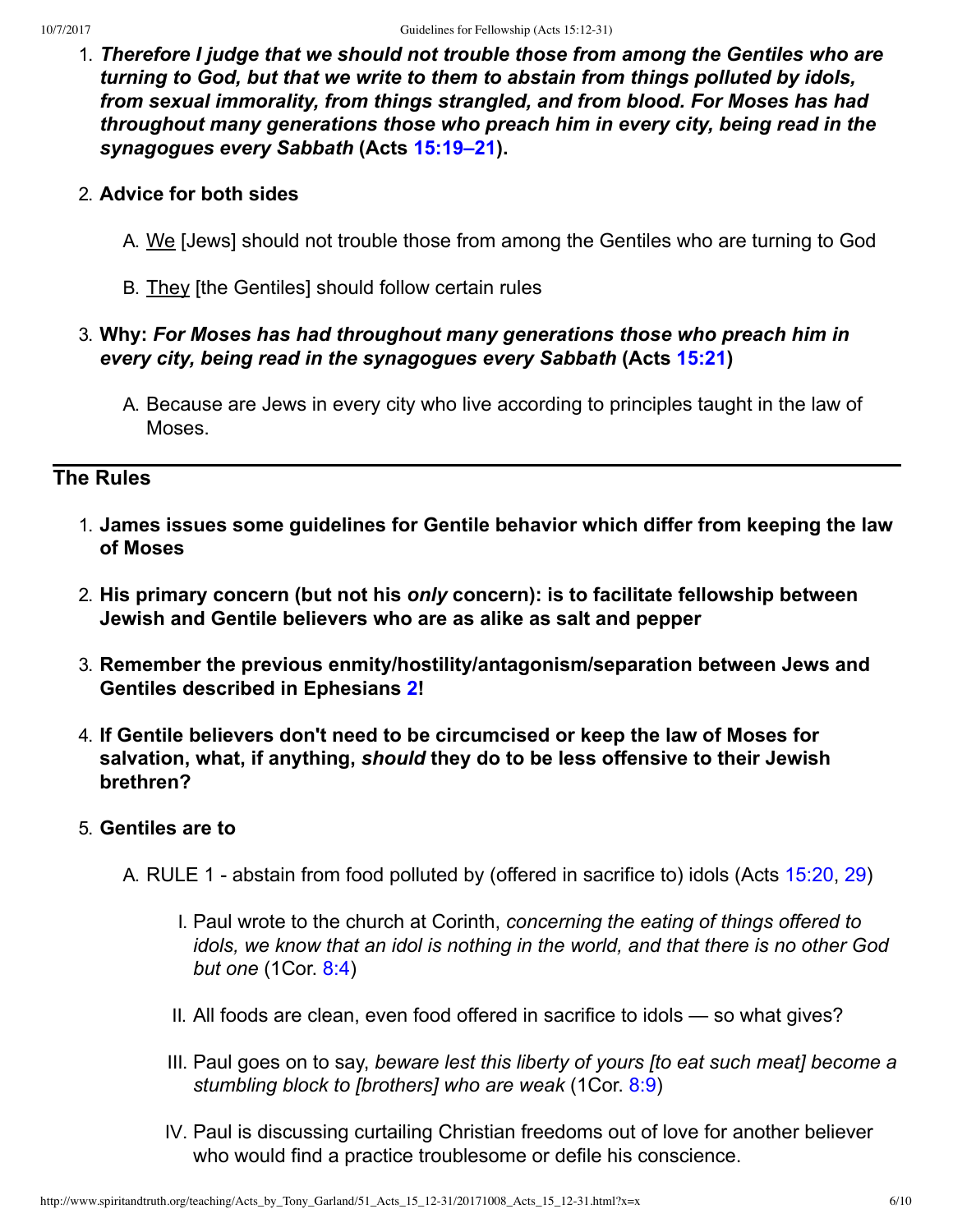- V. He concludes, *Therefore, if food makes my brother stumble, I will never again eat meat [sacrificed to idols], lest I make my brother stumble* (1Cor. [8:13\)](http://www.spiritandtruth.org/bibles/nasb/b46c008.htm#1Cor._C8V13)
- VI. Although Jewish believers could not really be said to be "weaker," most would never consider sitting down at a meal with Gentiles to eat food offered to idols. They would find it offensive—especially if an unbelieving Jewish relative were present
- VII. Avoiding unnecessary offenses was a hallmark of Paul's teaching on this subject: *Therefore, whether you eat or drink, or whatever you do, do all to the glory of God. Give no offense, either to the Jews or to the Greeks or to the church of God* (1Cor. 10:31-32)
	- a. The Jews unbelieving Jews
	- b. The Greeks unbelieving Gentiles
	- c. The church of God fellow believers, whether Jewish or Gentile
- VIII. This was more than just an issue of Christian maturity—it was an issue of longstanding practice which Jewish brothers were accustomed to and continuing in
- B. RULE 2 abstain from sexual immorality
	- I. As in our present society, fornication was a commonly accepted practice among the Gentiles
	- II. Among Jews, it was understood as Scripture defines it: a serious sin in both Old and New Testaments
		- a. *Marriage [is] honorable among all, and the bed undefiled; but fornicators and adulterers God will judge* (Heb. [13:4\)](http://www.spiritandtruth.org/bibles/nasb/b58c013.htm#Heb._C13V4)
		- b. As an aside: notice there are only three sexually active categories—all sexual relations fall into one of the three
			- i. + marriage
			- ii. + fornication (both persons are unmarried)
			- iii. + adultery (one or both persons is married, but not to the other)
	- III. In light of RULE 1, this rule probably had in view orgies associated with the worship of pagan gods by the Gentiles
		- a. Remember the sin of Jezebel in the church at Thyatira?
			- Jesus criticized the church, *Nevertheless I have a few things against you, because you allow that woman Jezebel, who calls herself a prophetess, to teach and seduce My servants to commit sexual immorality and eat things sacrificed to idols* (Rev. [2:20](http://www.spiritandtruth.org/bibles/nasb/b66c002.htm#Rev._C2V20))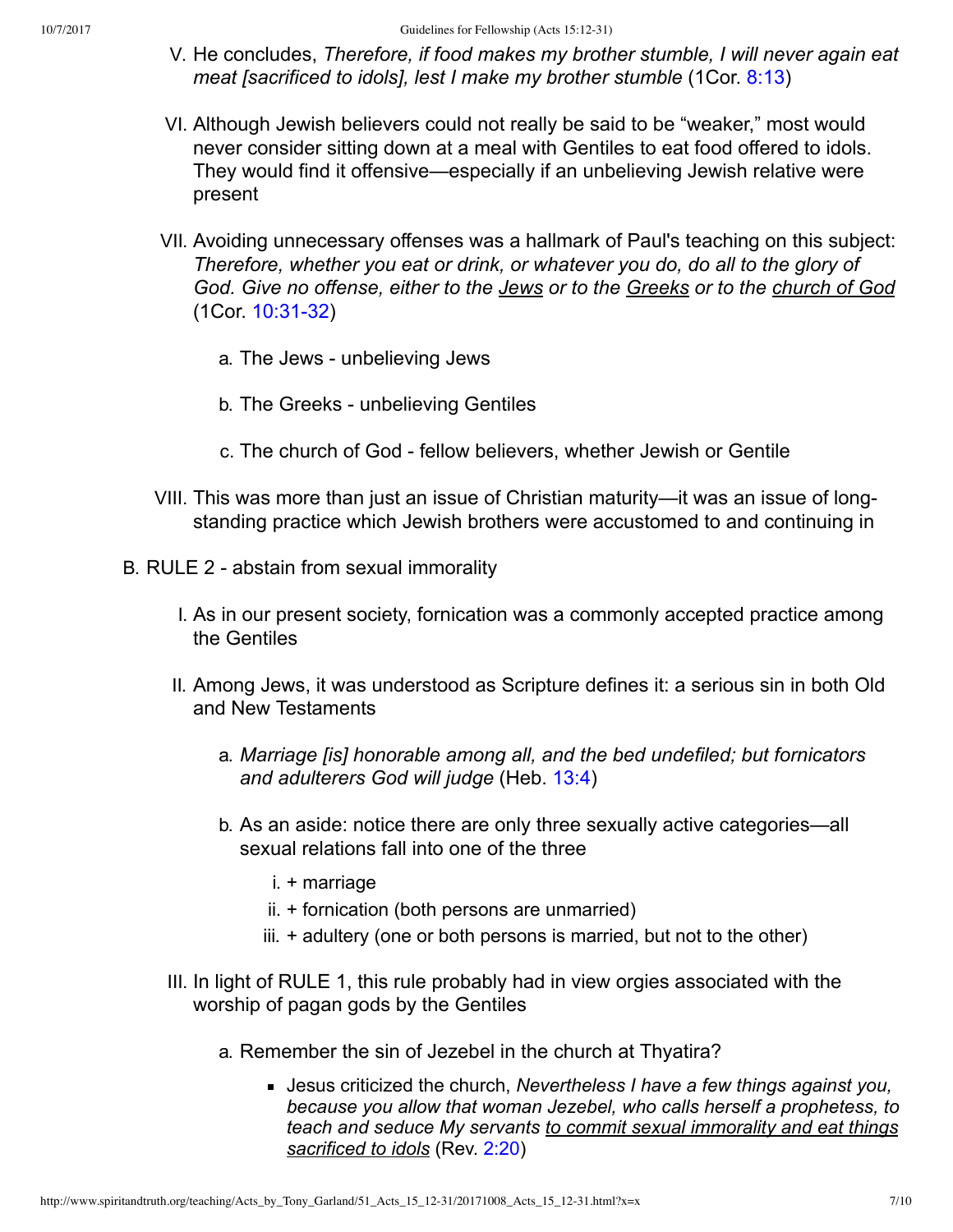- The setting seems to be that of an idolatrous banquet at which sexual licentiousness was the norm.
- 6. RULE 3 abstain from meat of strangled animals and from blood (treating as three rules, although some would separate them into four)
	- I. Meat from animals which was not butchered in a kosher manner the blood had not been properly drained from the carcass.
	- II. *And whatever man of the house of Israel, or of the strangers who dwell among you, who eats any blood, I will set My face against that person who eats blood, and will cut him off from among his people. For the life of the flesh is in the blood, and I have given it to you upon the altar to make atonement for your souls; for it is the blood that makes atonement for the soul. . . . Whatever man of the children of Israel, or of the strangers who dwell among you, who hunts and catches any animal or bird that may be eaten, he shall pour out its blood and cover it with dust; for it is the life of all flesh. Its blood sustains its life. Therefore I said to the children of Israel, 'You shall not eat the blood of any flesh, for the life of all flesh is its blood. Whoever eats it shall be cut off.*' (Leviticus  $17:10-14$ )
	- III. In recognition of its special, God-given characteristics (life-sustaining, atoning), blood was not to be eaten
	- IV. This prohibition predates the Jew/Gentile distinction, having been given to Noah following The Flood—before there was any such thing as a Jew or the nation of Israel: *Every moving thing that lives shall be food for you. I have given you all things, even as [the green herbs. But you shall not eat flesh with its life, that is, its blood](http://www.spiritandtruth.org/bibles/nasb/b01c009.htm#Gen._C9V3)* (Genesis 9:3 4).

### **Not** *just* **about fellowship**

- A. These rules appear to have been established *primarily* out of concern for minimizing friction between Jewish and Gentile believers
- B. *However*, the rules have ethical and moral dimensions which apply beyond the context of fellowship
	- I. Regarding the eating of blood, I'm not aware of any passage suggesting that the prohibition on eating blood, given after the flood—long before the law of Moses entered as a separating wall between Jew and Gentile—has been rescinded or superseded
	- II. Abstaining from sexual immorality was not just about fellowship, but required as ethical behavior at all times

# **Against legalism**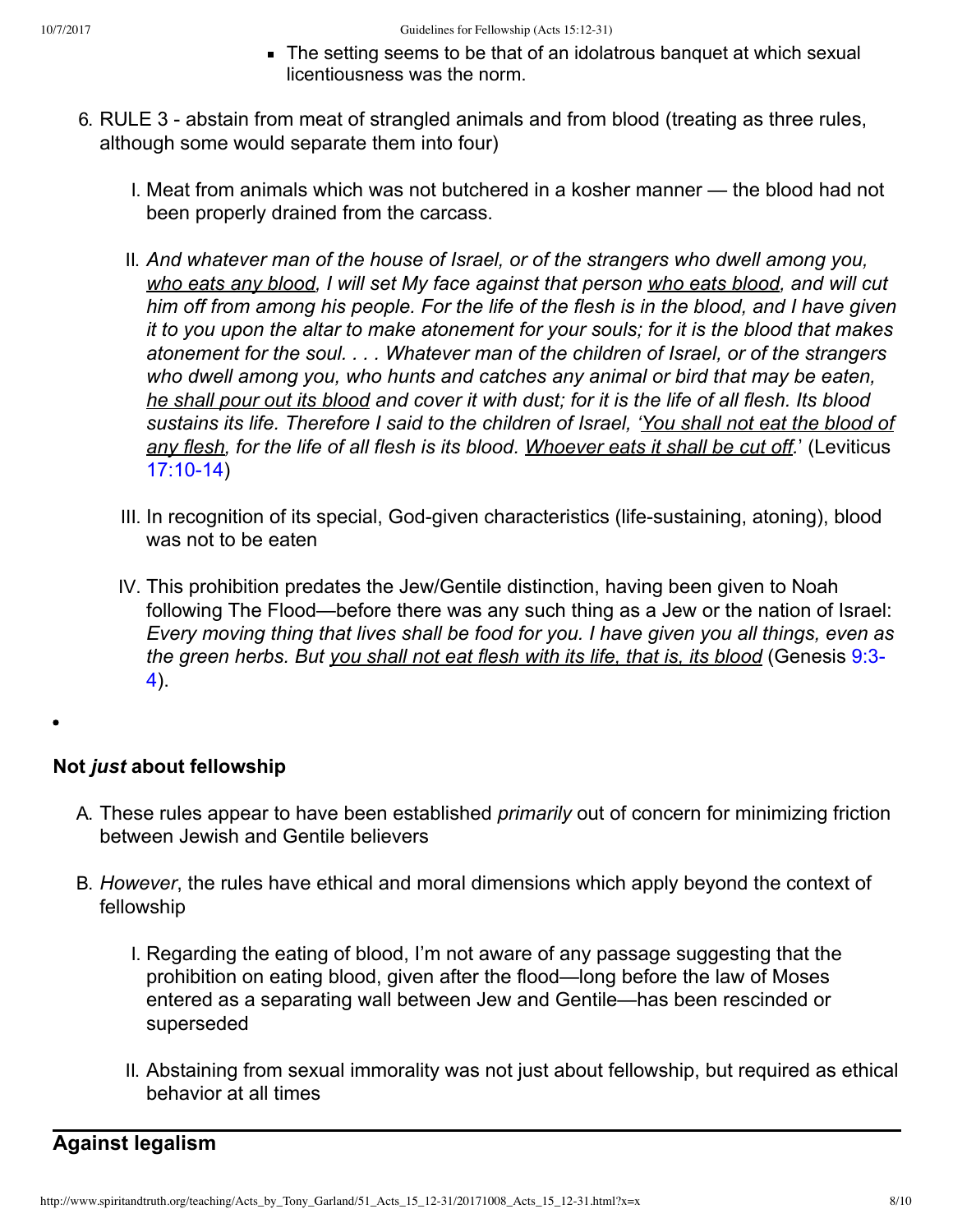- 1. **The "faith plus . . ." crowd are incessant in their efforts to complicate the gospel with additional requirements**
	- A. Some mount a serious threat to the very nature of the gospel: adding requirements to salvation by grace alone through faith alone
	- B. Other threats are less serious, such as legalism: to be acceptable to God you really must do A, B, C, or keep X, Y, and Z.
	- C. There seems to be no end to the creative ideas legalists come up with to load ever greater burdens on the backs of believers

## 2. **The antidote is found in the refreshing conclusion of the Jerusalem council, as expressed in the letter to the believers at Antioch!**

A. *For it seemed good to the Holy Spirit, and to us, to lay upon you no greater burden than these necessary things . . . [arriving back at Antioch] when they gathered the multitude together, they delivered the letter. When they had read it, they rejoiced over its encouragement* (Acts 15:28-31).

## 3. **A simpler approach: love, empowered by the Spirit working in the life of the believer, guides our behavior rather than a lengthy set of rules**

- A. *For what the law could not do in that it was weak through the flesh, God [did] by sending His own Son in the likeness of sinful flesh, on account of sin: He condemned sin in the flesh, that the righteous requirement of the law might be fulfilled in us who do* not walk according to the flesh but according to the Spirit (Rom. 8:3-4).
	- I. Walking according to the Spirit includes recognizing when our actions could offend fellow believers whose background and experience differs significantly from our own . . . *and* the willingness to act accordingly
- B. *Owe no one anything except to love one another, for he who loves another has fulfilled the law. For the commandments, "You shall not commit adultery," "You shall not murder," "You shall not steal," "You shall not bear false witness," "You shall not covet," and if [there is] any other commandment, are [all] summed up in this saying, namely, "You shall love your neighbor as yourself." Love does no harm to a neighbor; therefore love [is] the fulfillment of the law (Rom. 13:8-10)* 
	- I. The walk of the believer, in the midst of a diverse church, as well as within society, is to be characterized by humility and love rather than legalism

Sat Oct 7 17:38:16 2017